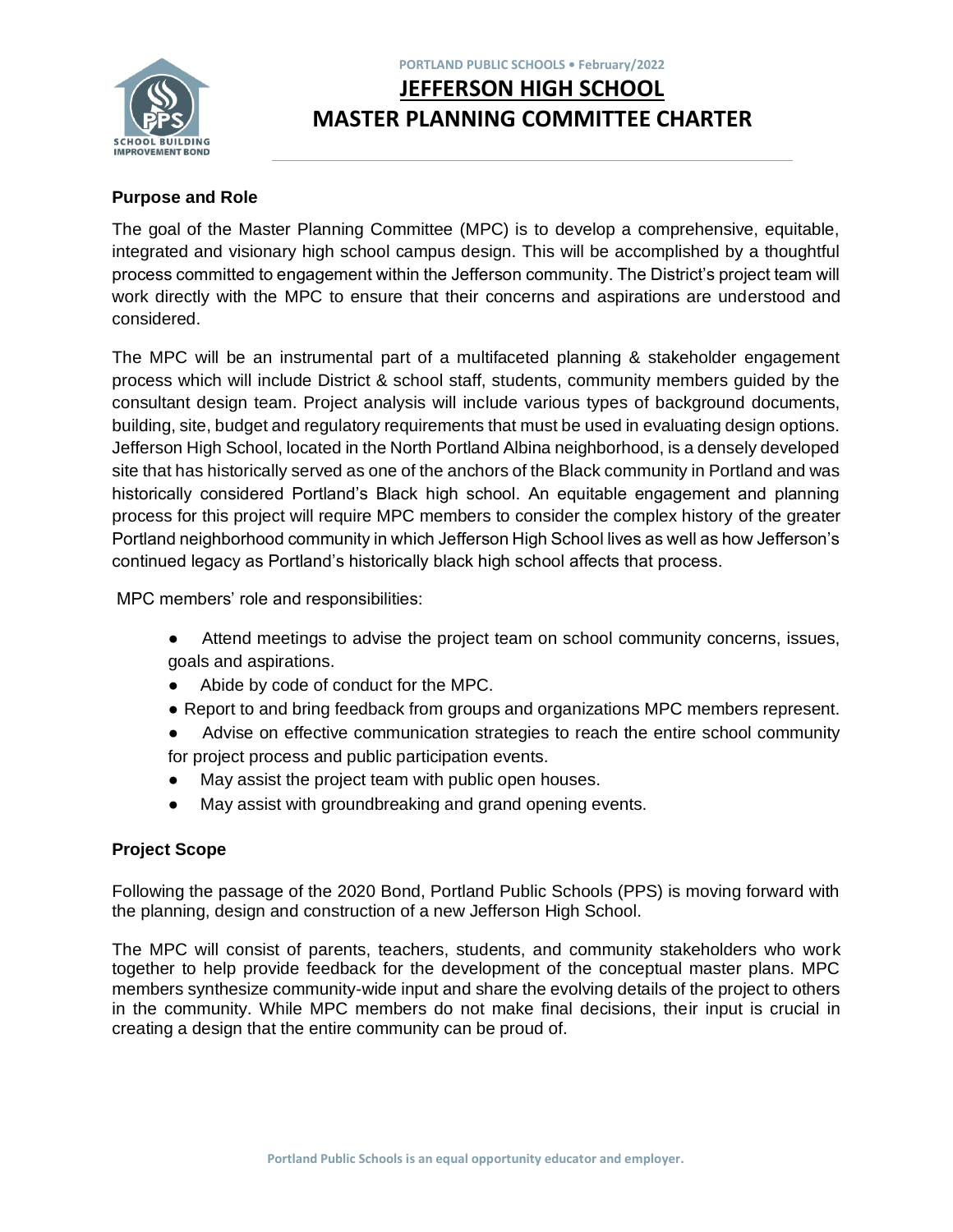

#### **Membership**

The length of MPC membership is expected to be about 6 months through master planning.

There will be a subsequent Design Advisory Group (DAG) that will run during the schematic design and design development phases. All members of the MPC are encouraged to join the DAG.

District Staff will select and appoint MPC members through an open application process. The MPC selection process will strive to ensure balanced and full representation of the school's community.

The MPC will nominate a *Chairperson* or *Co-Chairpersons* to assist in MPC meeting agenda & presentation review, steering planning meetings and meeting protocol. *PPS staff/employees and Board members may not serve as Chairperson/Co-Chairpersons.*

The MPC should include at least one member from each of the following stakeholder groups: school parents, neighborhood parents, neighborhood associations, business associations, school program, potential site and/or capital partners, students, and teachers, in addition to a school board representative.

A member wishing to resign from the MPC shall do so in writing to the District's project manager; e-mail is acceptable.

If a member fails to attend two consecutive MPC meetings without reasonable excuse, or otherwise becomes unable to serve on the MPC, the District's project manager may declare the position on the MPC to be vacant and appoint another appropriate person to the MPC.

#### **Project Team**

The project team will be composed of architects, engineers, planners, the Office of School Modernization (OSM) project managers and PPS staff. They will provide agendas, presentations and site considerations; the project team will also facilitate discussions, record input, develop analysis and options for MPC meetings.

The OSM project managers, as the District's primary points of contact for the project, will oversee MPC meetings and public participation events. All communications from MPC members outside of MPC meetings should be directed to the PPS project managers.

Project decision making will be the responsibility of the Office of School Modernization in collaboration with other District Leadership as required. MPC members perform in an advisory role only, and are not official District representatives.